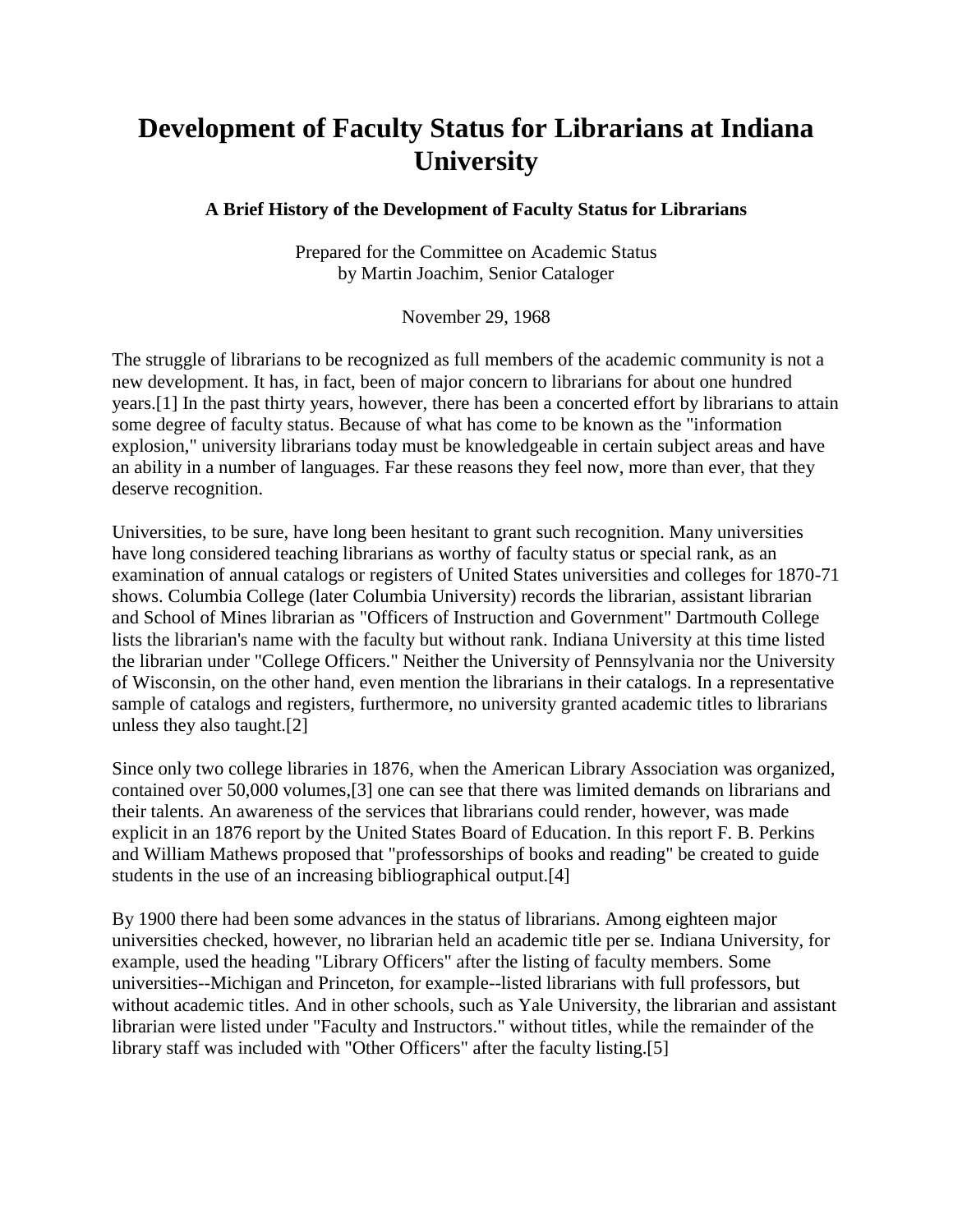Although these samples show a trend in recognizing head librarians faculty members, it is, therefore, still clear that other professional librarians were far from faculty status at the turn of the century. There had, indeed, been an increase in the awareness of the librarians' services. In 1878, H. A. Sawtelle stated that college librarianship "ought not to be annexed to a professorship, but be itself a professorship."[6] And President D. C. Gilman of Johns Hopkins University stated, in 1891, that "the librarian's office should rank with that of professor... The profession of librarian should be distinctly recognized. Men and women should be encouraged to enter it, should be trained to discharge its duties, and should be rewarded, promoted, and honored in proportion to the services they render."[7]

Such statements make it clear that not only faculty members were becoming aware of the services of librarians, but also librarians themselves were desirous of recognition which they felt they deserved. The librarian of the University of Washington, for example, defended the training and scholarly nature of the work of college and university librarians at the 1911 conference of the American Librarian Association:

With such preparation and such relationship to the educational processes I shall claim that the library staff must rank with the faculty or teaching staff of any department. The librarian or head of the staff should have the rank and pay of a professor; the assist and librarian ... should be accorded the rank and pay of an associate professor; and the other members of the staff that of assistant professor or instructor, this to be determined by the nature of the work, the preparation and particular ability required; and those not fitted to so rank should not be members of the staff but some other name should be adopted.[8]

Within a few years of this 1911 conference, several important steps were taken. Columbia University, for example, ruled in 1911 that "the librarian shall have the rank of professor, the assistant librarian that of associate professor and the supervisors shall rank as assistant professors and bibliographers as instructors." Librarians and assistant librarians at Harvard University became eligible to participate in the faculty retirement system.[9]

In 1927 George A. Works published the first complete study of the status of professional librarians, College and University Library Problems. Works made several conclusions on the basis of his review of types of library work, factors affecting the status of a library staff,, and various conditions and benefits:

- 1. Insufficient distinction is made in libraries between clerical and professional types of service, but there are a number of positions in every large library whose requirements in professional education and experience are comparable with the requirements for positions in the various grades in the teaching staff.
- 2. Among the seventeen institutions studied, wide differences were found, varying from those in which the library staff, except the librarian and perhaps one or two others, were classified as clerical.
- 3. In some universities, e.g., Columbia and Stanford, librarians were given equivalent status, but not considered members of the instructional staff.
- 4. Except for the head librarian, salaries of the library staff were generally lower than those of comparable members of the faculty.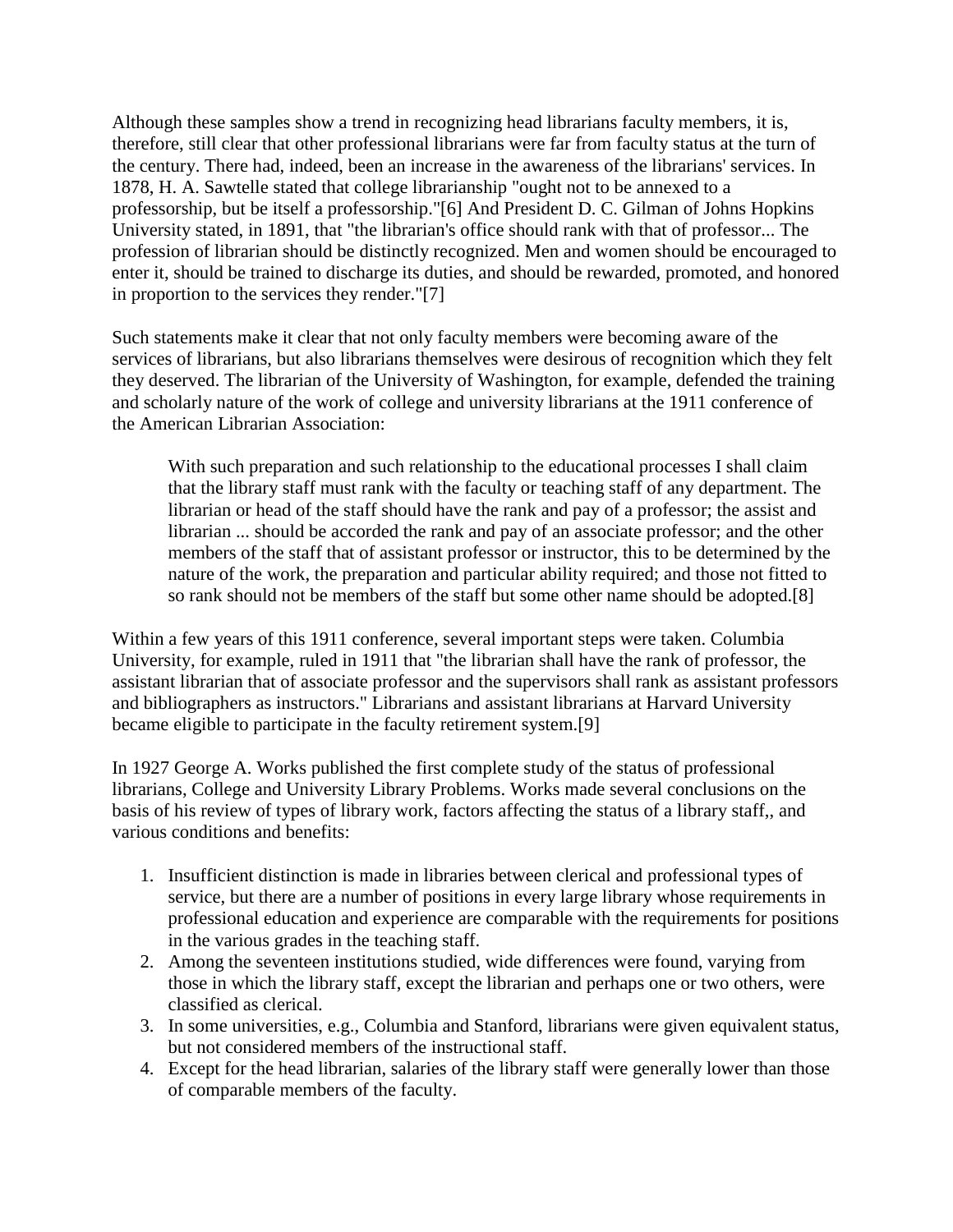- 5. The academic preparation of faculty members of all professional ranks was more advanced than that of library department heads.
- 6. No account was taken of the fact that annual periods of service were ordinarily longer for members of the library staff than for the teaching staff.
- 7. Retirement provisions varied: seven institutions had no allowance for faculty or librarians; six had the same retirement for both groups, and three had different arrangements for faculty and librarians.[10]

During the past thirty years, Downs points out,[11] there has been a great increase in literature relating to status of college and university librarians. The first of a number of comprehensive surveys after Works was that of Miriam C. Maloy. Mrs. Maloy investigated 129 institutions and found that 98 granted faculty status to chief librarians; thirty assistant and associate librarians had faculty status; in twenty-seven libraries department heads had faculty status; and professional assistants had faculty status in twenty libraries.[12]

The literature on the subject of academic status still continues and shows that gains have been made in a number of universities. In September, 1959, for example, the University Libraries Section of the Association of College and Research Libraries pointed out that

over half of the colleges and universities in the country have already recognized the propriety and value of academic status for their professional library staffs by granting academic recognition as professional librarians. Sometimes full faculty status is granted, with academic rank and titles; in other instances librarians are recognized formally as members of the academic family with equivalent and corresponding ranks. Whether academic or full faculty status shall be granted is a matter of individual determination by each institution. However, the essential educational nature of the librarian's duties has been recognized increasingly by administrators, faculties, professional societies, and accrediting agencies. For example, the society of college faculty members, the American Association of University Professors, states that "librarians of professional status are engaged in teaching and research," and are eligible for membership provided their own institution consents. Some accrediting agencies have stipulated faculty rank for professional library staff.[13]

The Library Association of the City University of New York listed, in April, 1965, 136 publicly supported colleges and universities which grant professional librarians titles of faculty rank; this number does not include junior, two-year, or community colleges and does not include those, institutions which give faculty titles only to librarians who teach or who hold administrative positions.[14]

In a survey released in January, 1966, Wayne State University libraries noted that

librarians are considered to be members of the academic staff in over eighty per cent of the major universities., but library staffs in toto have professorial rank in slightly less than twenty percent of these institutions. An additional thirty per cent grant professorial rank to certain categories of librarians, usually to library administrators. Factors most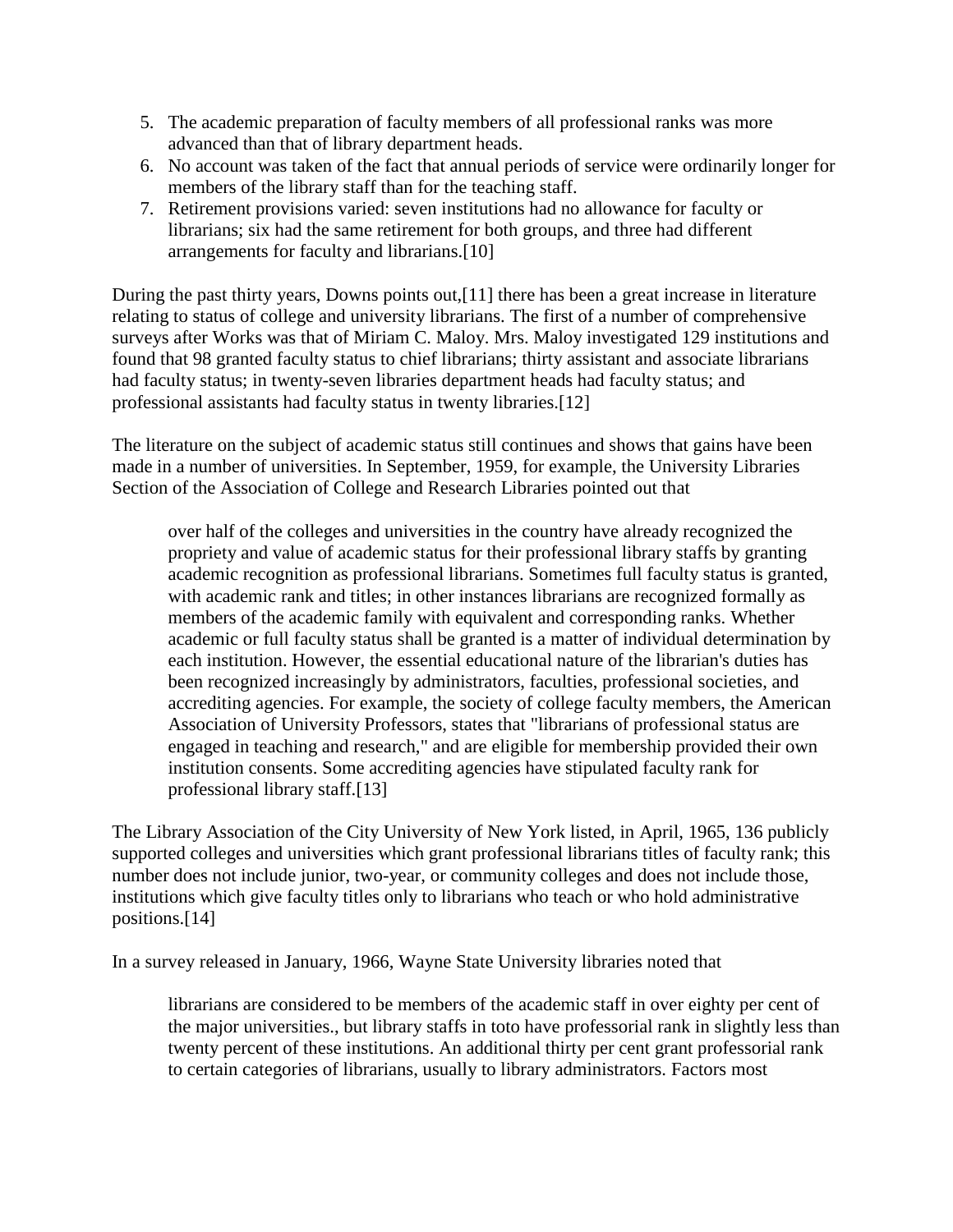frequently cited as the basis for professorial rank were administrative responsibility, degrees held, and professional competence.

In addition to the thirty-two libraries which indicated that they granted professorial titles to all or part of the library staff, fifteen additional libraries reported having library classifications that were related to or the equivalent of faculty ranks. The majority of these libraries (9/15) had fourlevel classifications such as Librarian I., II, III, IV with these four levels equating to the four professorial ranks.

Eligibility for membership on the faculty legislative or advisory councils and prerequisites such as tenure and sabbatical leave seem to be significant indicators of status in a university. Only nine libraries reported that all librarians were eligible for membership on the faculty council or senate. About one-third (20) of the libraries limited such membership to the chief librarian, and slightly more than one-third (24) indicated that membership was limited to certain ranks or classes of librarians. In some cases such limitations followed the general university policy of such membership being limited to the faculty of a given rank or to tenure faculty.[15]

Librarians, one can see, have come a long way in the past one hundred years in their quest for faculty status. "The struggle by academic librarians for improved standing obviously continues, but with increasing, prospects for general acceptance.<sup>[16]</sup>

## FOOTNOTES

- 1. Robert B. Downs, "Status of Academic Librarians in Retrospect," College and Research Libraries, XXIX,(July, 1968), 253.
- 2. Ibid.
- 3. Ibid., p 254.
- 4. U.S. Board of Education, Public Libraries in the United States of America: their History, Condition and Management: Special Report (Washington, Government Printing Office, 1876) 230 f.
- 5. Downs, p. 254 f.
- 6. H. A. Sawtelle, "The College Librarianship," Library Journal 1878), 162.
- 7. D. C. Gilman, "University Libraries, an Address at the Opening of the Sage Library of Cornell University, October 7, 1891," University Problems in the United States, 1898, p. 255
- 8. W. E. Henry, "The Academic Standing of College Library Assistants and their Relation to the Carnegie Foundation," Bulletin of the American Library Association, V (May, 1911), 259.
- 9. Downs, p. 256.
- 10. Ibid., p. 257.
- 11. Ibid., p. 258.
- 12. Miriam C. Maloy, "Faculty Status of College Librarians," ALA Bulletin, XXXIII(April, 1939), 232-33, 302.
- 13. "Status of College and University Librarians," College and Research Librarians (September, 1959), 399.